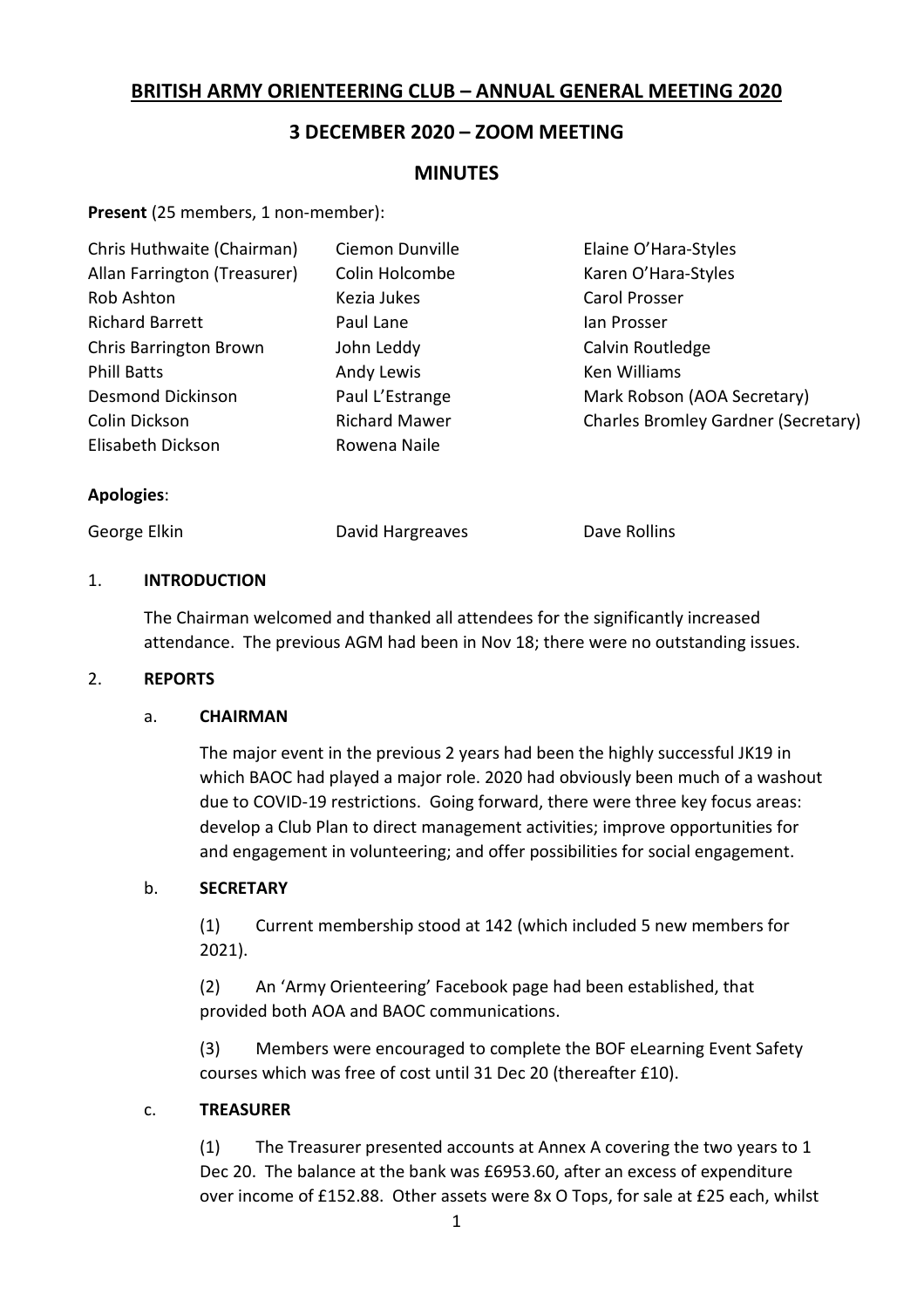the annual website fee (£132) had yet to be paid, leaving a Net Worth of £7021.60.

(2) Analysis of the main income & expenditure areas was presented (Annex B). Membership Fees cover admin and affiliation expenses; event organisation cost us due unrecovered mapping costs for Caerwent (hopefully partially rectified by JK22); clothing on stock had been paid for in previous years; the balance between participant contributions and relay/team entry fees requires investigation. (*AFTER MEETING NOTE*: £320 has been returned from the final cancellation of BRC 20, although creditors remain.)

- (3) Rowena Naile was thanked for auditing the accounts.
- (4) The accounts were accepted on a vote.

# 3. **ELECTION OF OFFICERS**

| a.             | CHAIRMAN:  | Chris Huthwaite had volunteered to fill the post |
|----------------|------------|--------------------------------------------------|
|                |            | during 2020 and agreed to continue.              |
| $b_{-}$        | SECRETARY: | Charles Bromley Gardner agreed to continue.      |
| $\mathsf{C}$ . | TREASURER: | John Leddy was proposed to take over from Allan  |
|                |            | Farrington.                                      |

There being no other proposed candidates, the nominations were elected en bloc by a vote of Members attending.

## 4. **ELECTION OF MANAGEMENT COMMITTEE**

The Officers desired the support of further officials:

| а. | <b>FIXTURES SECRETARY:</b>   | Allan Farrington agreed to continue.            |
|----|------------------------------|-------------------------------------------------|
| b. | <b>MEMBERSHIP SECRETARY:</b> | Karen O'Hara-Styles agreed to take on the post. |
| c. | TEAM MANAGER:                | Rob Ashton volunteered to take on the post.     |
|    |                              | <b>AFTER MEETING NOTE: Better termed 'Club</b>  |
|    |                              | Captain' to avoid confusion with the 'AOA Team  |
|    |                              | Manager'.                                       |

There being no other proposed candidates, the nominations were elected en bloc by a vote of Members attending.

# 5. **FINANCIAL STRATEGY**

a. There was no current intention to increase the Membership Fees: adult £5; junior free; no Family rate.

b. The account should be audited in time for an AGM in October, although this did not fit with either the calendar or financial year.

# 6. **BAOC FUTURE ACTIVITIES**

# a. **IMPACT OF COVID; TRAINING AREA ACCESS; DIO LICENCE**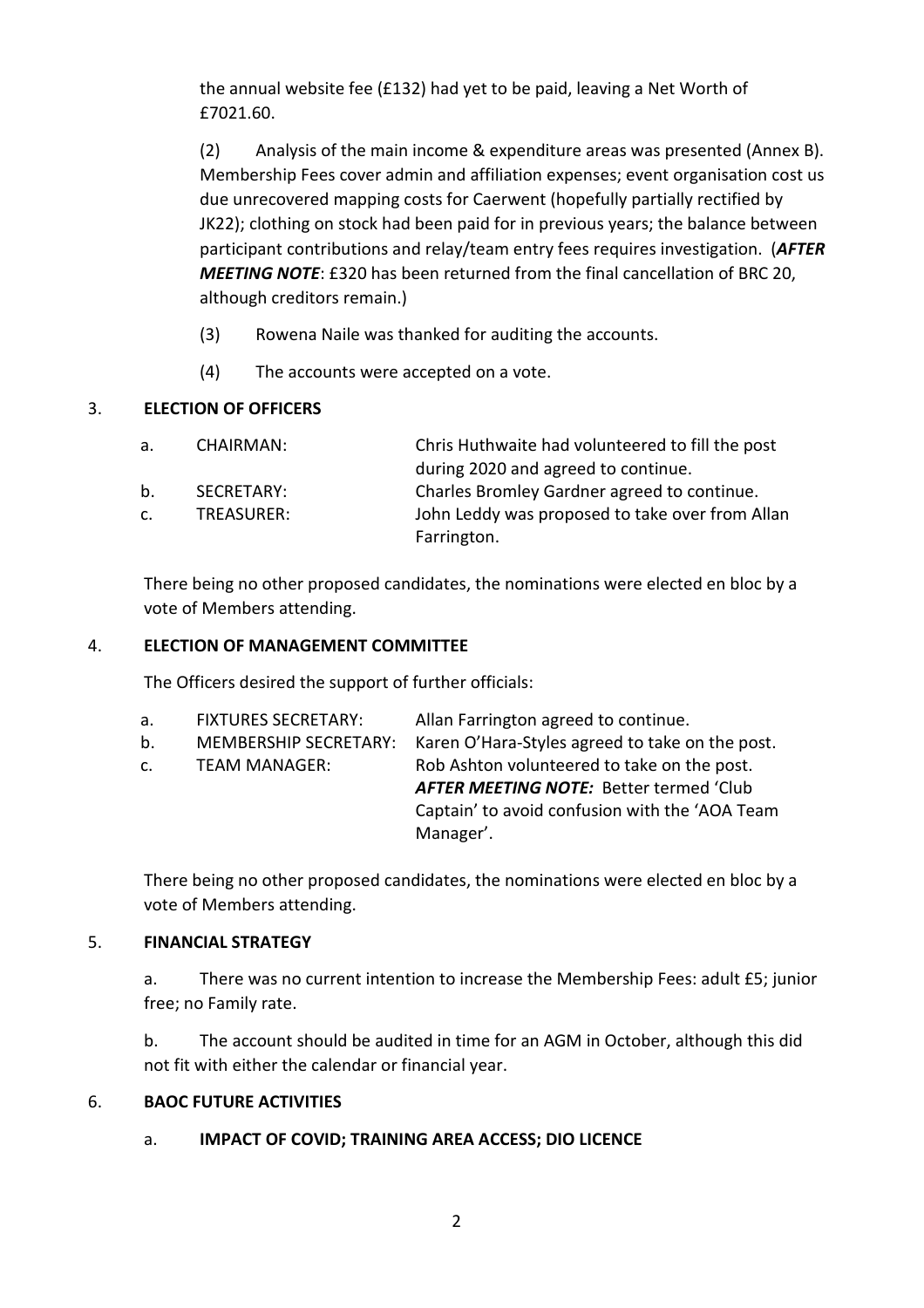Due to the impact of COVID, DIO have only allowed 30 civilians to participate in activities on the Defence Estate. Since the resumption of orienteering in Sep 20 DIO have been extremely content with the conduct of orienteering. The Chairman gave thanks especially to Allan Farrington and Colin Dickson in their assistance in enabling MLS Orienteering to resume. Currently the Army had constrained the resumption of Sport, deeming it to be non-essential travel. Although BAOC are formally bound only by NGB Guidelines, public perception is likely to see a close link to activity by 'The Army'. Therefore BAOC cannot act as an independent civilian club.

#### b. **EVENTS DEC 20 & JAN 21**

It was hoped that that the Army's restriction on sport competition would be lifted in time for an MLS event on Hankley on 13 Jan, followed by the Inter Corps Championships.

Unit orienteering was permitted (e.g. a Harris Team event was planned for 15 Dec in Marne Barracks, Catterick). On the same basis, 1 Mech Bde are organising a Bde Champs in Spring 21 (info from Rob Ashton).

Civilian orienteering would be resuming. It was agreed that it would be difficult to reconcile in outsiders' minds the British Army Orienteering Club organising an event whilst Army-level Sport was not permitted. Therefore Emit (UK) would host an event on Hogmoor (Borden) on 6 & 7 Jan 21 (same courses both days).

*AFTER MEETING NOTE*: Subsequently the increasing COVID infection rate led to a cessation of all outdoor mass activities throughout Jan 21.

#### c. **EVENTS FEB-DEC 21**

BAOC planned to host the Nick Bateson Memorial Long O for MLS on Barossa RDA on a revised date in Mar/Apr 20. (*AFTER MEETING NOTE*: to be Wed 7 Apr)

BAOC (Richard Barrett) would be organising an Urban event at Tenby on Sun 23 May as part of a South Wales orienteering weekend.

The major British events were highlighted for BAOC member participation:

| 20 Feb     | <b>British Night Champs</b>                                                          | Cheltenham         |
|------------|--------------------------------------------------------------------------------------|--------------------|
| $6/7$ Mar  | British Champs (Indiv & Relay)<br><b>AFTER MEETING NOTE: Cancelled during Dec 20</b> | Haslemere          |
| 14 Mar     | CompassSport Cup (not BAOC, run for your other club)                                 |                    |
| $(2-5$ Apr | JK21 Cancelled)                                                                      |                    |
| 8 May      | <b>British Middle Champs</b>                                                         | <b>NWOA</b>        |
| 29-31 May  | Springtime in Shropshire                                                             |                    |
| 19/20 Jun  | British Sprint Champs (Relay & Indiv)                                                | <b>NWOA</b>        |
| 27 Jun     | <b>Harvester Relays</b>                                                              | <b>SW Scotland</b> |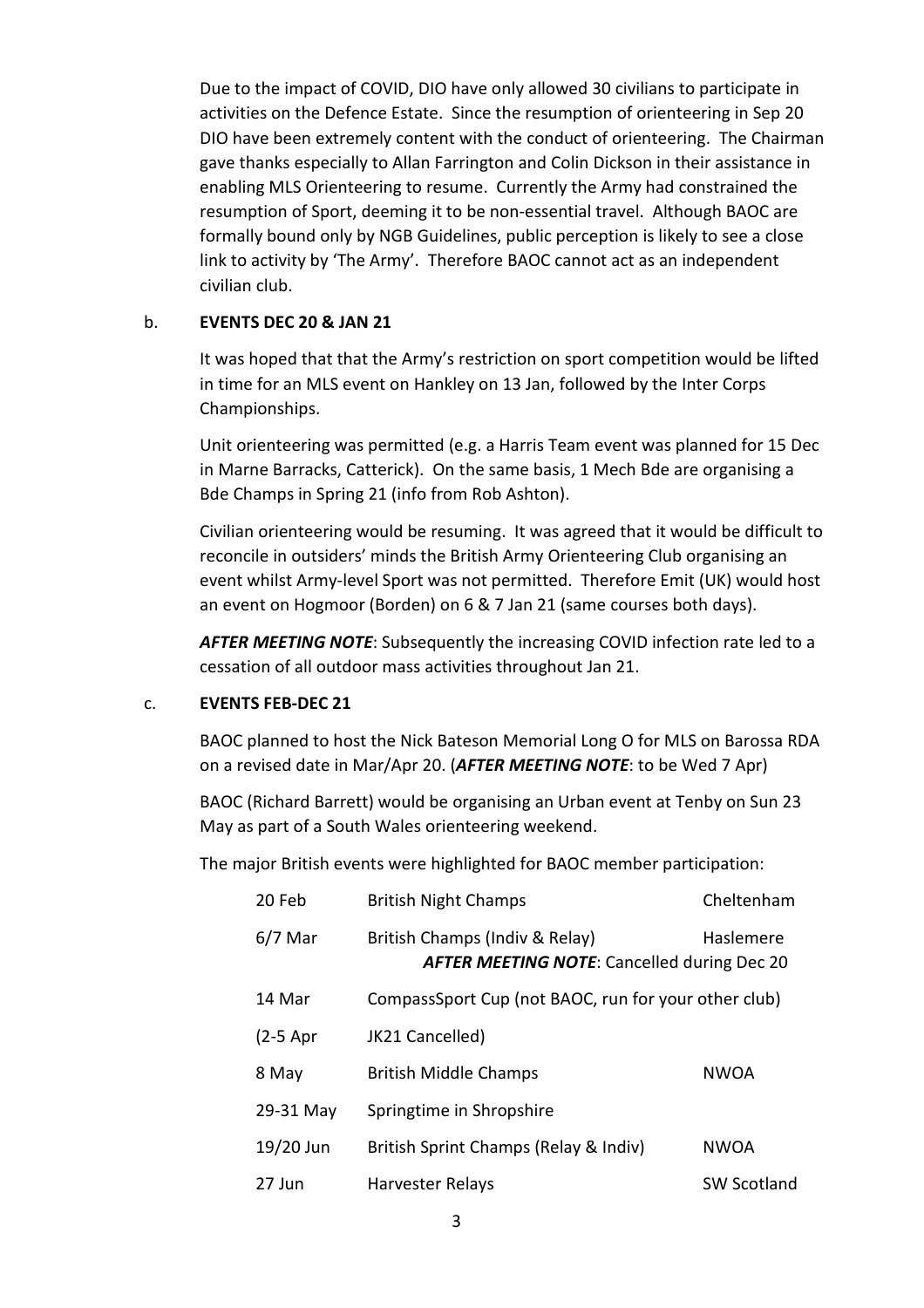#### d. **BAOC TEAMS 2021**

The Club Captain would identify events, including abroad, in which BAOC teams of all ages and abilities could be entered, at a subsidised cost to the individual.

#### e. **CLUB CHAMPIONSHIPS 2021**

In order to improve club cohesion, the Chairman proposed to hold an annual summer social (BBQ) event based around a handicap Club Championships. There was no dissent.

## f. **HARVESTER 2022**

BAOC wished to host the Harvester (night/day) Relays at Catterick in 2022 on behalf of BOF.

#### 6. **ANY OTHER BUSINESS**

Calvin Routledge enquired whom BAOC contracted for mapping projects. Allan Farrington confirmed that Nick Norse had completed both the Caerwent and Hogmoor maps. For note only, the AOA Mapping Adviser (Colin Dickson) recommended Roger Maher.

Richard Mawer observed on the value of GPS orienteering (MapRun etc). Colin Dickson explained how he provided Solo O for SN. The Chairman explained that this was not currently a risk-free activity that could be enabled by BAOC on the Defence Estate.

# 7. **TARGET DATE FOR NEXT AGM**

Sep/Oct 21. As attendance was significantly higher than at previous AGMs, a Virtual meeting would be the preferred medium.

The AGM closed at 2050 hrs to the melodic tones of Nicola Manfredi.

Charles BROMLEY GARDNER 6 January 2021 Secretary BAOC

Annexes:

A. Income and Expenditure Account for 2 Years to 1 Dec 20.

B. Income & Expenditure Analysis (2019-2020).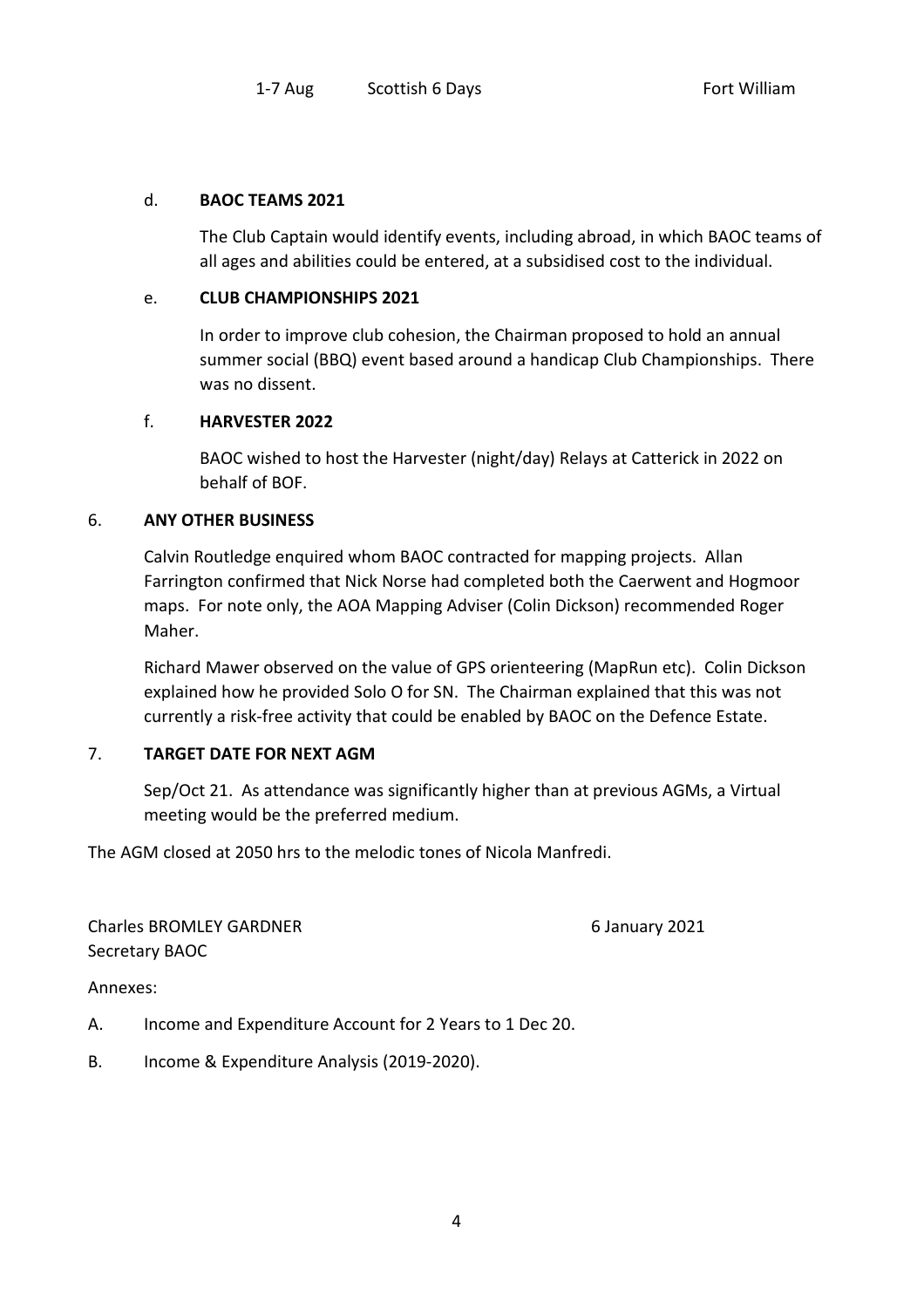# **ANNEX A TO BAOC AGM 2020 MINUTES**

 $\mathbf{a}$ 

#### Income and Expenditure Account For the 2 Years Ending 1 December 2020

|                          |                                       | x.            |
|--------------------------|---------------------------------------|---------------|
| Income                   |                                       |               |
| 1                        | <b>BOF/CLUB Membership Fees</b>       | 1,420.00      |
| $\overline{2}$           | Event Income (Winch/Greenham/Caerwent | 5,064.70      |
| 3                        | O Tops                                | 1,036.00      |
| 4                        | <b>Event Levy Refunds</b>             | 168,00        |
| 5                        | Ultrasport Kit Purchase Refund        | 5,200.00      |
| 6                        | Brit Relays 2020 Indiv Contributions  | 76.00         |
| <b>Total income</b>      |                                       | 12,964.70     |
| <b>Expenditure</b>       |                                       |               |
| 1                        | Event levies (SCOA/BOF/BMBO/MLS)      | 1,838.50      |
| 2                        | JK 2019 & Brit Relays 2020 Entry Fees | 966.00        |
| 3                        | Land Hire Fees(Forestry England)      | 50.00         |
| 4                        | <b>Website Fees</b>                   | 132.00        |
| 5                        | <b>OCAD</b> Fees                      | 362.07        |
| 6                        | BOF & SCOA Club Fees                  | 428           |
| 7                        | Officials Expenses                    | 412.50        |
| 8                        | Map printing                          | 234.01        |
| 9                        | <b>BOF Membership Refund</b>          | 36            |
| 10                       | Caerwent mapping                      | 2,637.50      |
| 11                       | Ultrasport Kit Purchase               | 5,200.00      |
| 12                       | JROS Calendar Advert (S/Nights)       | 50.00         |
| 13                       | Hogmoor mapping                       | 771.00        |
| 0                        |                                       | 0.00          |
| 0                        |                                       | 0.00          |
| o                        |                                       | 0.00          |
| <b>Total Expenditure</b> |                                       | 13,117.58     |
| Net I&E                  |                                       | $-152.88$     |
|                          | <b>Balance Sheet</b>                  |               |
|                          |                                       |               |
| Assets                   | <b>Bank Account</b>                   | £ 6,953.60    |
|                          | O Tops (8 at £25)                     | £<br>200.00   |
|                          |                                       | £ 7,153.60    |
| Liabilities              | <b>Website Fee 2020</b>               | -£<br>132.00  |
|                          | <b>Net Worth</b>                      | £<br>7,021.60 |

Notes:

1. Caerwent is scheduled to be used for JK2022 and it has been agreed BAOC will be paid £1500 towards mapping costs.

2. Brit Relay entry fees of £336 are held in credit by the event, BAOC holds £76 in credit from indivs who paid their contributions early.

3. BAOC covered Ultrasport kit costs during lockdown so Ian could close up his business, remaining kit will be sold off by EMIT who cleared the loan.

4. Hogmoor map costs will be recovered from the next couple of events, map was 100m out in places, but can now accommodate MapRunF events.